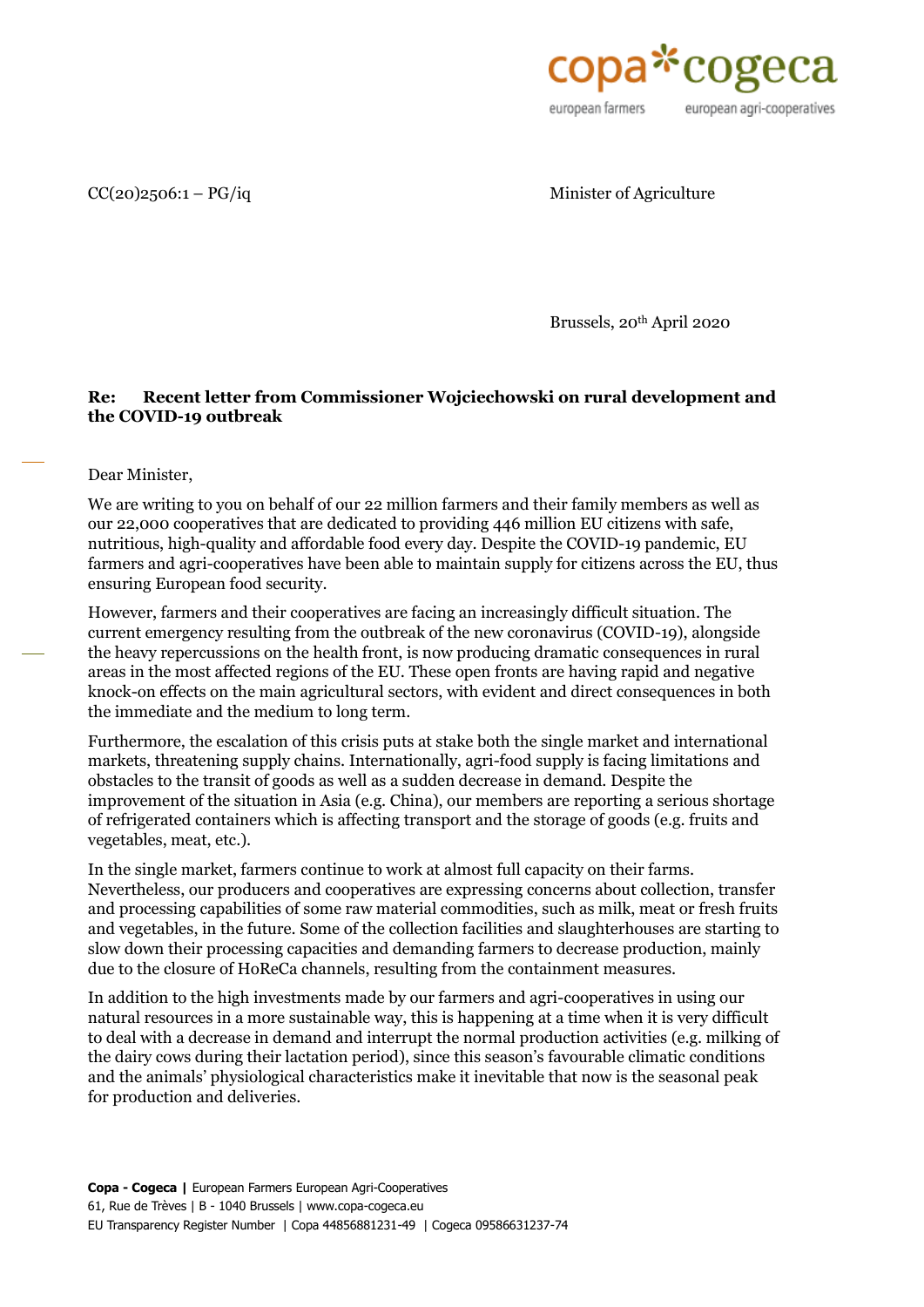We have taken note of the emergency measures put in place by the European Commission and the efforts made to provide Member States with workable solutions to guarantee the free movement of agri-food products and other goods as well as of workers in agriculture. It is of paramount importance to secure a well-functioning single market.

However, the efforts made thus far are not, in our view, enough.

Farms and agricultural cooperatives must be able to continue their activity in order to guarantee the daily supply of food and by-products to EU citizens. To do this, all measures that can safeguard and guarantee the functioning of the markets and agricultural activity need to be introduced.

In the recent letter that Commissioner Wojciechowski addressed to you on 8th April, he encouraged the use, to the fullest extent of the possibilities and the flexibilities, of the available rural development funds. This is something that we strongly support.

As Copa and Cogeca, we support an increased flexibility for Members States to change their national and/or regional Rural Development Programmes and use available funds to provide a targeted response to this pandemic. We have called upon the Commission to assist Member States to the best of their abilities and approve these modifications as fast as possible to ensure a rapid response in this time of need. In this crisis, time is of essence not only regarding sanitary issues but also when it comes to maintaining food production and delivering food to consumers.

These flexibilities should also include an increase in the maximum rate of advance payments for pillar II measures, a supple approach to controls (as already under preparation by the European Commission) as well as a more lenient approach to deadlines for the implementation and execution of other measures (such as the ones linked to on-farm investments and the targets set out in their business plans). Derogations should also be used to alleviate the administrative burden and facilitate implementation of projects, for example when reprogramming or suspending contracts. Some derogations or a replacement strategy could also be introduced to help farmers who are lacking staff due to the current situation or have fallen ill themselves and therefore cannot fulfil their obligations on time. Advisory services should provide guidance to farmers when adopting these flexibilities and derogations in practice and should assist them with adapting their actions to the current situation. The use of financial instruments in combination with the funds is also crucial for addressing the acute lack of liquidity.

Nevertheless, this flexibility in managing measures and using simpler procedures should not compromise timely payments of this support to farmers, who are in a situation where their cashflow will be seriously reduced. Cash flow and financial constraints could also be addressed through risk management tools, where available, since these are intended for providing compensation to farmers in these exceptional circumstances.

Provided that Member States still have available funds in Pillar II, this opportunity should also be used to introduce new targeted measures to alleviate the current situation. However, this reprogramming and re-allocation of funds should not put already contractualised support at stake and must not be channelled outside of the agricultural sector. We must ensure that the support allocated under Pillar II targets the farming sector. Even before this crisis, keeping farmers from abandoning their activity was a challenge, and we cannot afford to lose more without putting our food security at stake.

However, it must be clear that the level of support required by the sector goes way beyond the available rural development funds remaining at the end of the current MFF period. Therefore additional funds emerging from outside the agricultural budget heading must be deployed in these exceptional circumstances. As indicated by Commissioner Wojciechowski in his letter, the CAP alone is not sufficiently prepared and equipped for a crisis of this magnitude and options from outside of its framework must be investigated.